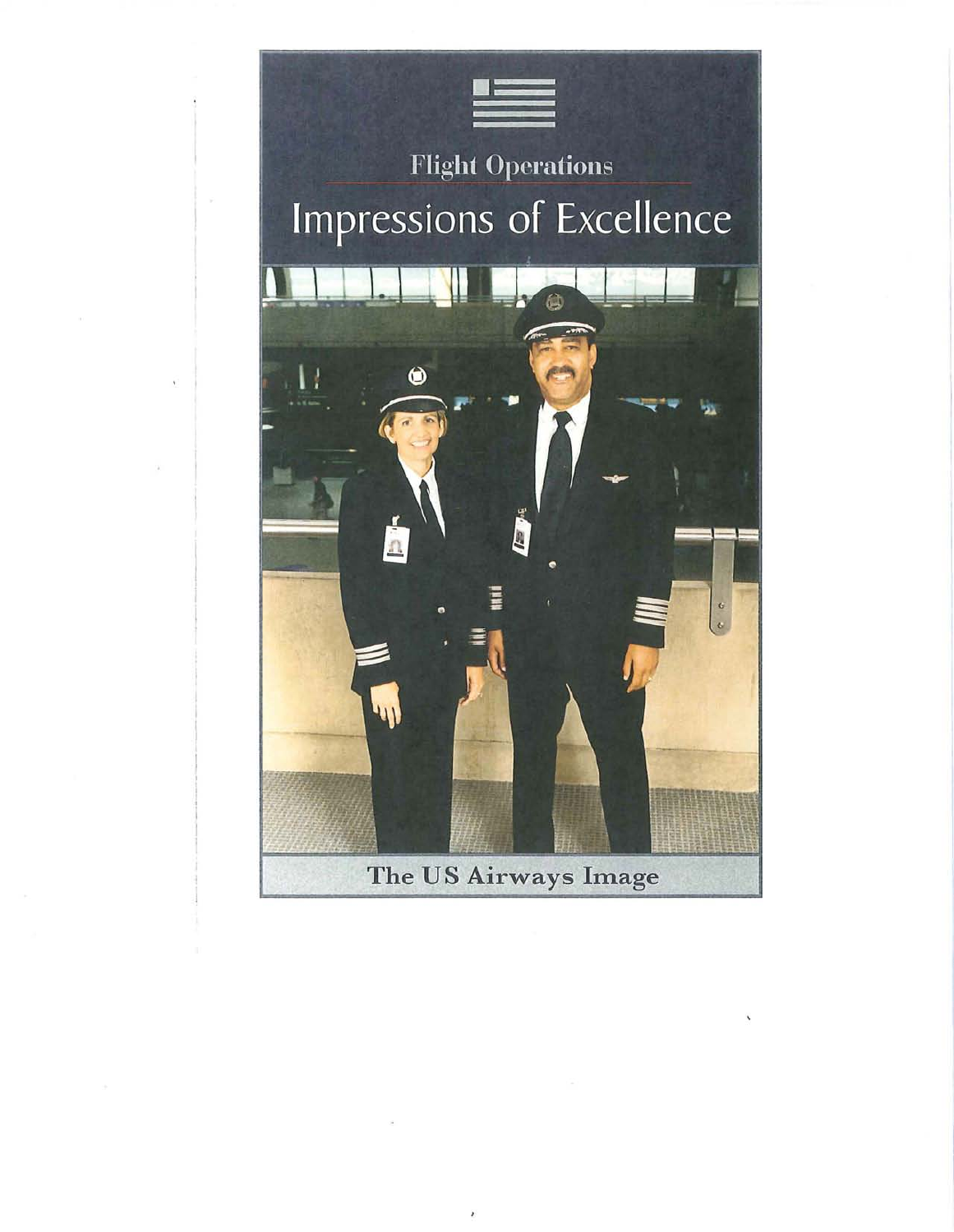# **THE US AIRWAYS IMAGE FOR FLIGHT OPERATIONS**

- 2.0 Your Uniform-It Says "US Airways!"
- 2.1 Coat or Outerwear
- 2.2 Dress
- 2.3 Jacket
- 2.4 Maternity
- 2.5 Pants
- 2.6 Shirt or Blouse
- 2.7 Shoes or Boots
- 2.8 Sweater or Vest
- Uniform Care
- 2.10 Uniform Replacement
- 3.0 Accessories-The Finishing Touches
- 3.1 Belt or Suspenders
- 3.2 Glasses or Sunglasses
- 3.3 Gloves
- 3.4 Handbag, Purse, Luggage, or Flightkit
- 3.5 Hat
- 3.6 Hosiery or Socks
- 3.7 Identification Tags or Badges (I.D.)
- 3.8 Jewelry
- 3.9 Pins
- 3.10 Safety Reflective Vest
- 3.11 Serving Garment
- 3.12 Tie
- 3.13 Umbrella
- 3.14 Undergarments
- 3.15 Wings
- 3.16 Winter Scarf
- 3.17 Wristwatch
- 4.0 Personal Appearance-Neatness Counts
- 4.1 Cosmetics
- 4.2 Facial Hair
- 4.3 Hair
- 4.4 Nails
- 5.0 Compliance

# Contents<sup>27</sup>

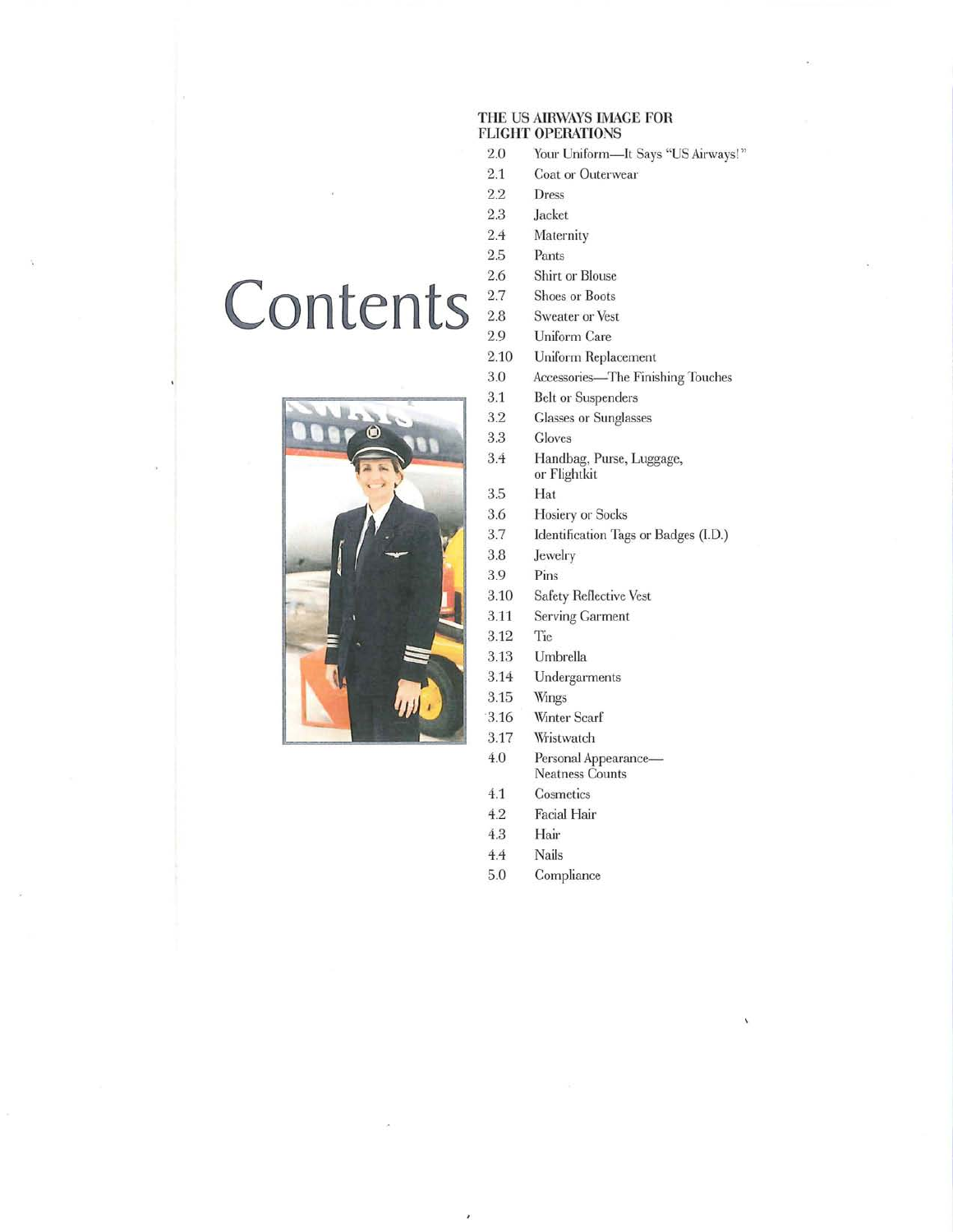# U·S AIRWAYS

扫描

**Uperations** 

*As a US Airwqys pilot, xou project an image that creates a public perception about our capabilil:y as an airline. Therefore, )'ou need to present a crisp,*   $clean$ , and orderly appearance when in the *public view, even ifnot on duty For the sake of consistenc),; )'"ou'll also need to purchase Jour unijorms and accessories*   $f$ rom company-approved vendors.

*It's also important to keep in mind the wax you sound to customers. YOllr*   $announcements from the cockpit and your$ *tone of voice must project confidence and professionalism at all times.* 

*These guidelines describe the specific US Airwq)';)' image jar FLight Operations. Be sure to review the US Airwa)'s image general policies for guidelines that aPP0" to aIL US Ainvqys uniformed employees.* 

# 2,0 **YOUR UNIFORM It** *Says* "US Airways!"

#### **GENERAL**

The regulation uniform and accessories described in this section are the only ones authorized. Your uniform must always be kept clean, neat, and pressed. If part of it becomes worn and starts to look unprofessional, it must be replaced.

The type of uniform you wear (Captain, First Officer) is determined by yom flight status. But if a Check Airman is flying in First Officer status, he or she may wear the Captain's uniform. If a First Officer has been qualified as a Captain, he or she may wear the coat with four stripes. In that case, First Officer epaulette, hat, and wings must be worn.

# **WHILE IN PUBLIC**

Wear your uniform while on duty, on special occasions requiring a uniform, and en route to and from duty assignments. Any time you're out in public, be sure no parts of your uniform are missing and that

you're wearing it properly. It's particularly important to wear your complete uniform, including hat, when entering the cabin to handle a passenger situation.

In other situations when entering the cabin, use good judgment.

If you're assigned to line flying before you've received your uniform, wear a conservative dark suit, white shirt, and optional items which conform to the uniform guidelines that follow.

# 2.1 YOUR COAT OR OUTERWEAR

- <sup>■</sup> The official US Airways dark blue allweather coat (liner optional) is the standard. There's also an official US Airways dark blue winter wool coat.
- <sup>■</sup> If you wear a topcoat or raincoat, keep **it** buttoned.

# 2.2 YOUR DRESS

<sup>■</sup> Dresses are not authorized for pilots.

# 2.3 YOUR JACKET

- <sup>■</sup> Wear your official company jacket buttoned at all times (buttoned jackets are optional for female pilots) with appropriate company wings and stripes when appearing in public and in front of passengers. There are certain situations when it is acceptable to remove your jacket. For example:
	- When you are seated in a restaurant.
	- When you are deadheading.
	- When you are en route to an onboard restroom.
- **There are two generally accepted ways** to wear yom dark blue uniform. One is referred to as the "traditional" uniform and the other, as the "warm weather" uniform. You are encouraged to wear the traditional uniform throughout the year.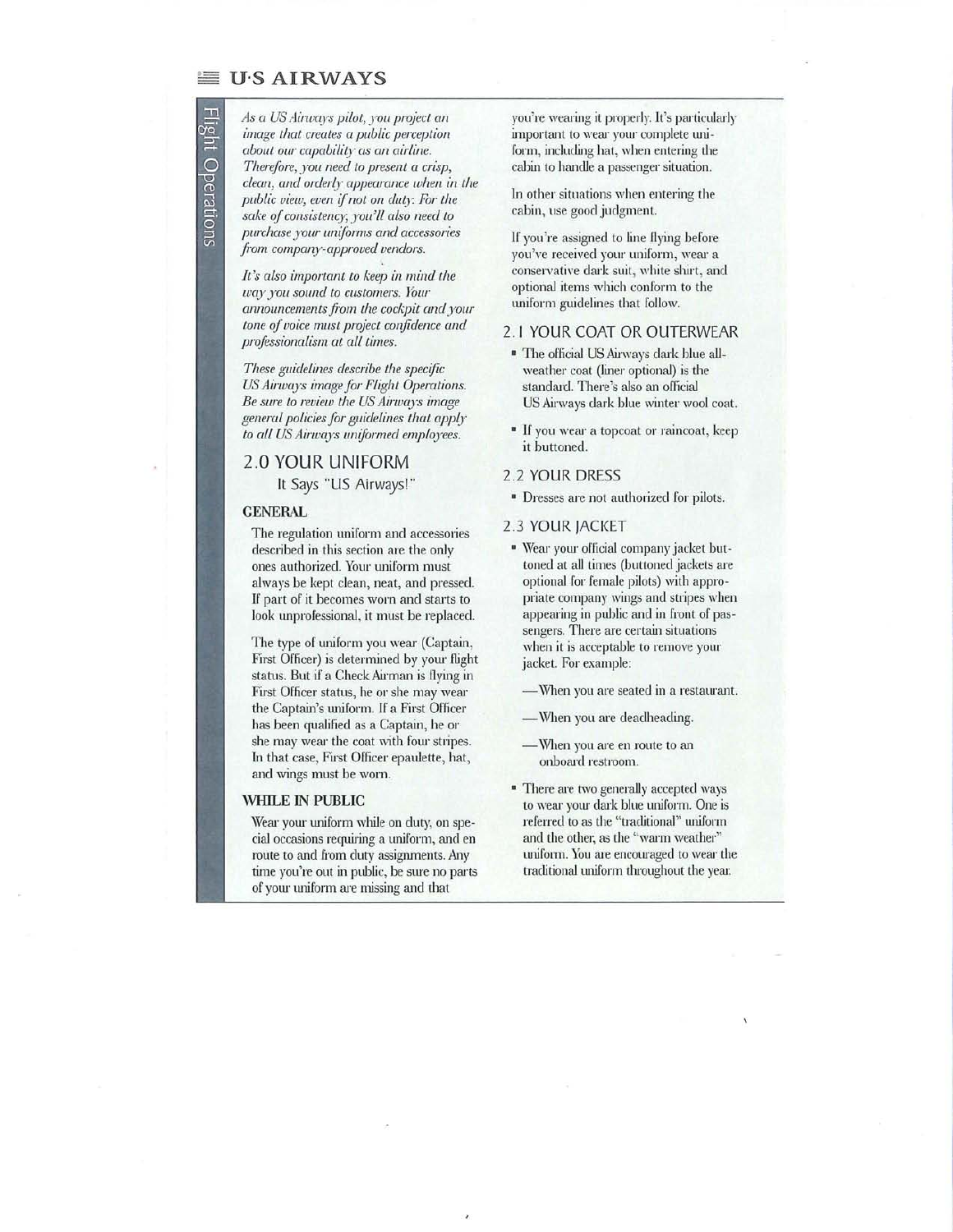It's a significant part of projecting a consistent image. It's particularly important for you to exercise good judgment in your decision to utilize the "warm weather" uniform without a jacket.

• The "warm weather" option is appropriate only from May 1 to September 30. Only the white, short-sleeved pilot shirt with epaulette may be worn as the "warm weather" uniform.

# 2.4 MATERNITY

• If you wear maternity clothes, you must follow the same color and style guidelines that apply to the standard uniform.

#### 2.5 YOUR PANTS

- Be sure the material and shade are the same as your jacket.
- <sup>■</sup> Your pants must be long enough to touch the top of your shoes without a break or fold in the front. The hemline may be slanted, but don't change the style of the pants in any way (such as having them pegged, tapered, or cuffed).

# 2.6 YOUR SHIRT OR BLOUSE

- The official uniform includes a white, long- or short-sleeved pilot uniform-type shirt, with appropriate company silver on blue epaulette ranks, stripes attached.
- <sup>■</sup> Women may wear an optional companyauthorized white blouse with a white ascot.
- Maternity blouses me also available.

# 2.7 YOUR SHOES OR BOOTS

<sup>•</sup> Your shoes must be black leather: Appropriate styles include plain, tasteful, military-type, low-cut oxfords or black, smooth leather, rounded toe loafers. Penny loafers are okay as well. So are black, smooth leather, Wellington-type, low heel boots.



- <sup>■</sup> Some examples of shoes that must not be worn are:
	- -Shoes with tassels.

-Kilties.

- -Designs, such as wing tips.
- -Athletic shoes.
- \Vomen must wear tasteful black heels (maximum: 2 inches) with sides, smooth leather, and closed toe. When operating an aircraft, flat shoes are required.

# 2.8 YOUR SWEATER OR VEST

- <sup>■</sup> You may choose to wear either the company-authorized sleeveless or longsleeyed sweater.
- " Don't wear a company sweater in public view without your uniform jacket.
- 2.9 UNIFORM CARE
- Follow all manufacturers' guidelines for uniform care and cleaning.
- <sup>•</sup> You have the responsibility to maintain a properly fitted uniform. This means having alterations or tailoring to maintain it appropriately.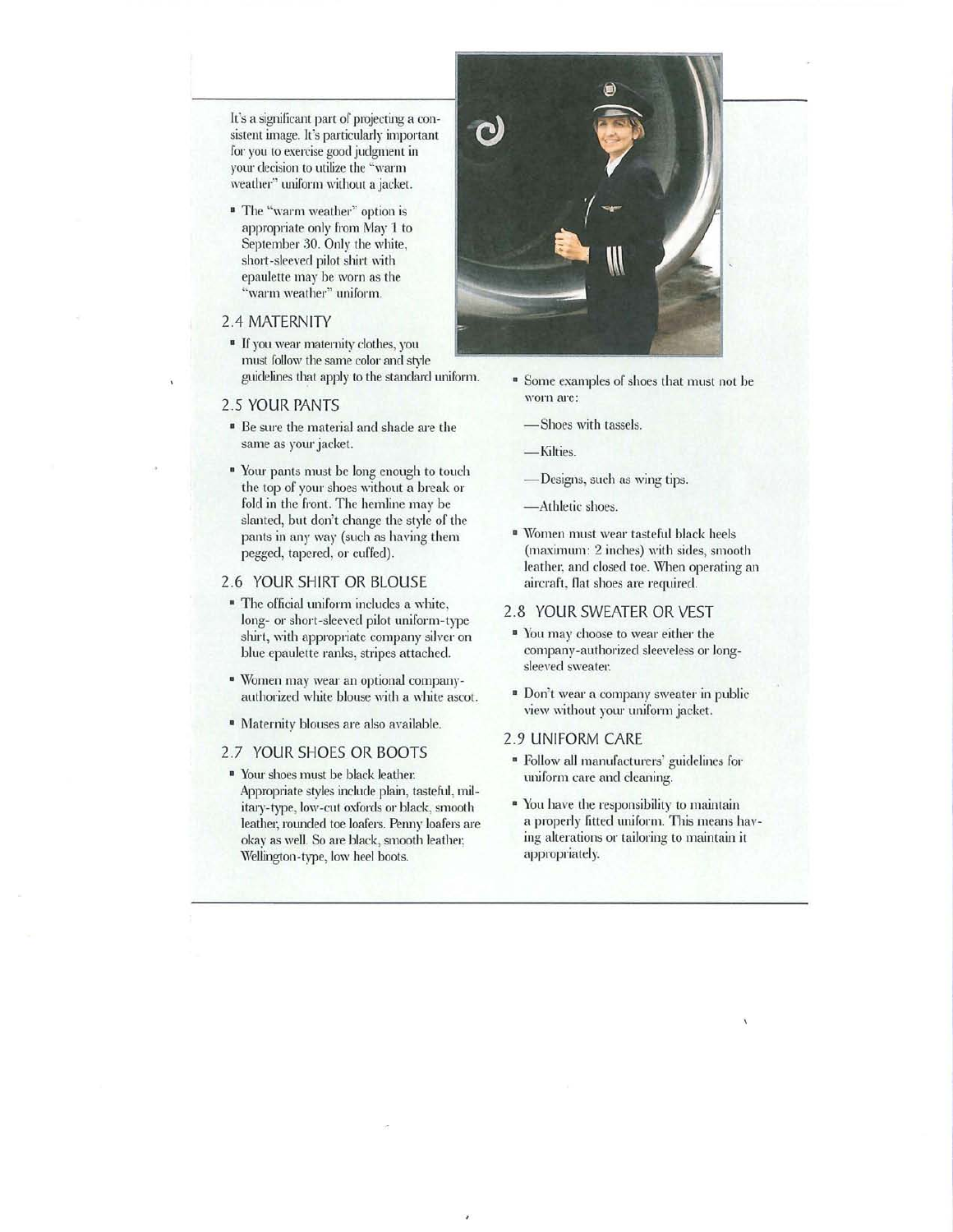# 2.10 UNIFORM REPLACEMENT REPLACEMENT OR ORDERING

Uniforms may be purchased by phone or mail. You'll need to use a credit card if you purchase by phone. If you order by mail, you'll need to specify check, credit card, or payroll deduction on the order form.

To order by phone:

Call 1-800-543-9698. You may use MasterCard®, VISA®, or Discover Card® to make the purchase.

To order by mail:

Pick up a form at your Chief Pilot's office. Complete the form, indicate your method of payment, and mail the order to:  $\overline{\phantom{a}}$ 

Lion Apparel 6450 Poe Avenue P.O. Box 131270 Dayton, OH 45413-1270

To order by fax:

Call 1-800-424-2086

To return merchandise:

You must call 1-800-543-9698 first for a return authorization munher.

Lion Apparel Woodlands Industrial Park 140 Clarence Drive Mount Sterling, KY 40353 Attention: Dave Herring

If you're a US Airways Express or US Airways Shuttle employee, you'll need to check your individual policy for the terms of uniform replacement.

#### 3.0 ACCESSORIES

The Finishing Touches

3.1 YOUR BELT OR SUSPENDERS

- Wear the official company belt and buckle or a plain black belt with a small buckle.
- No belt is required if your pants are made to be worn belt/ess.
- Suspenders are not authorized.

# 3.2 YOUR GLASSES OR **SUNGLASSES**

See General Policies

- 3.3 YOUR GLOVES
- Gloves must be plain black dress.

# 3.4 YOUR HANDBAG. PURSE. LUGGAGE. OR FLlGHTKIT

- **Women may carry a conservative black** handbag. Be sure the handbag is fastened or zipped.
- Use only a dark blue or black overnight suitcase.
- Luggage sold at the US Airways Gift Shop is inappropriate. The same is true for backpacks. Uniform and personal items must be concealed inside luggage at all times.
- Your pilot Ilightkit must be plain black with no shoulder straps. Be sure to identify yow' Ilightkit with an attachable name tag.

### 3.5 YOUR HAT

- Wear the official company pilot hat, with the appropriate emblem, chin strap, and fasteners. You must wear it-not carry it-at all times when wearing your uniform jacket. This includes whenever you're outside the aircraft in public view and on the ramp.
- Your hat must be worn appropriately with the warm weather uniform.
- All approved company pilot hats contain a reinforcing device to ensure a rigid, round appearance. Don't remove it.
- Wear the hat squarely on the head, bottom edge horizontal.
- If you're a Captain, you'll have a silver filigree on the visor. First Officers wear a plain visor.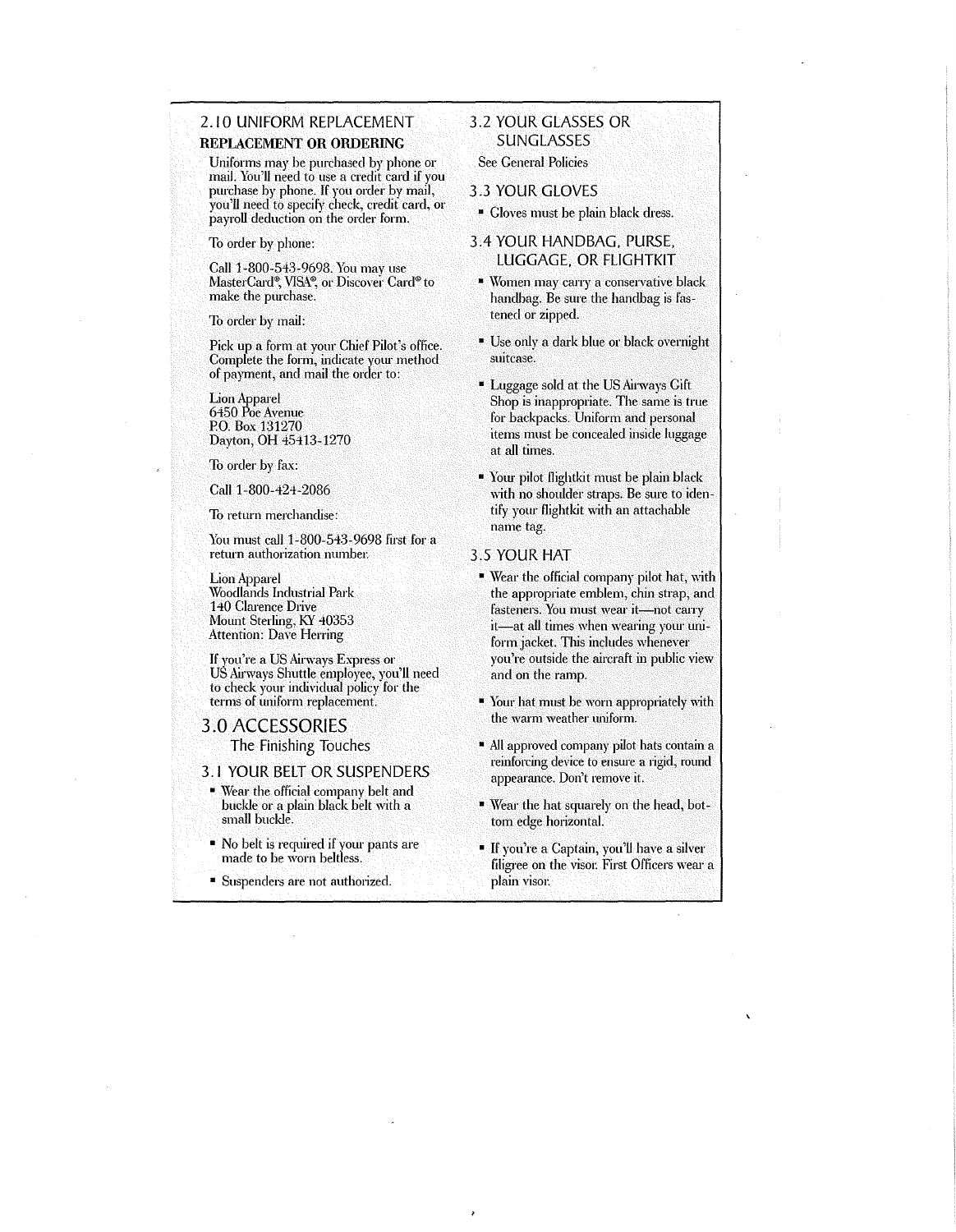# $\equiv$  U.S AIRWAYS

perations

# 3.6 YOUR HOSIERY OR SOCKS

- <sup>■</sup> Wear plain, dark blue, or black socks or stockings only.
- For safety, consider wearing cottonbased socks.

# 3.7 YOUR IDENTIFICATION TAGS OR BADGES (1.0.)

- " Wear your company/airport identification badge(s) and supplemental pilot J.D. at all times.
- <sup>■</sup> If you lose your company I.D. card, notify your Chief Pilot immediately. Request a replacement l.D., using Form PE-133, US Airways Photo I.D./Travel Card Request for Replacement, from your Chief Pilot. Complete the form and fax it to the Employee Travel Office (the fax number is on the form). The cost to you for the replacement is \$25.00.

# 3.8 YOUR IEWELRY

See General Policies

# 3.9 YOUR PINS

- <sup>■</sup> You may wear company-authorized pins. such as your service pin and/or ALPA gold or silver membership pin on your jacket.
- <sup>■</sup> Company promotional pins (such as the US Airways pin) may be worn according to instructions provided with the promotional materials.
- 3.10 YOUR SAFETY REFLECTIVE VEST Does Not Apply

# 3. I I YOUR SERVING GARMENT Does Not Apply

# 3.12 YOUR TIE

- <sup>•</sup> Your company-authorized dark blue tie must be knotted conservatively and adjusted snugly against a buttoned collar. If you prefer, you may substitute a company-authorized dark blue clip-on tie.
	- " Women may also wear the new dark blue tie tab.
	- Tie tacks are authorized.

3.13 YOUR UMBRELLA

See General Policies

- 3.14 YOUR UNDERGARMENTS
- <sup>■</sup> You must wear suitable undergarments while on duty. For safety, consider wearing

10/98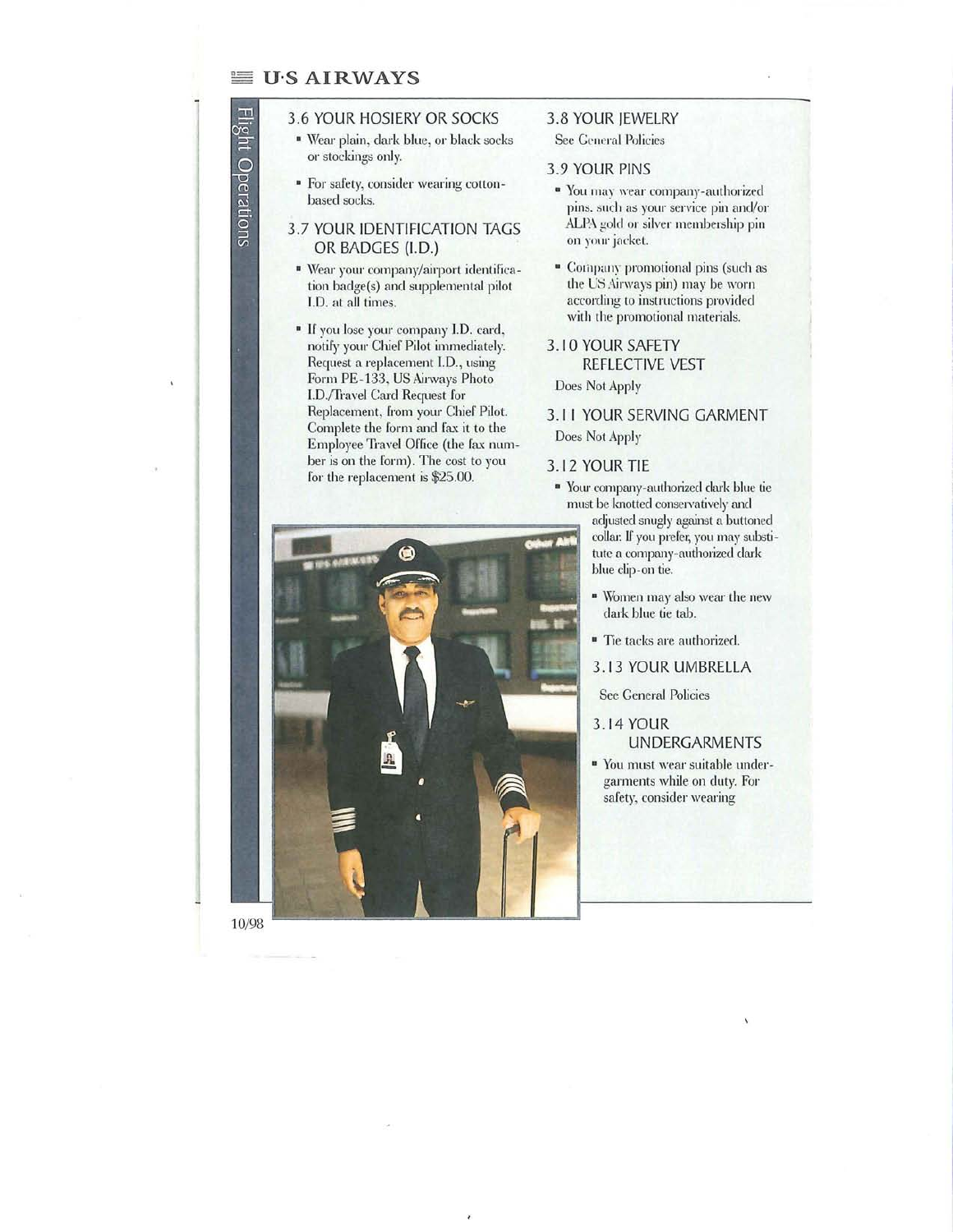cotton-based materials, Men need to wear a white V-neck or crew neck T-shirt, and women, a white bra,

- 3,15 YOUR WINGS
	- You may wear company-approved wings on yom' jacket. Wing insignias are plain for First Officers and Captains have a wreathed star.
- Your first set of wings is furnished by US Airways. You must purchase replacements,

# 3,16 YOUR WINTER SCARF

See General Policies

# 3.17 YOUR WRISTWATCH

- It's required that you wear a wristwatch while on duty,
- It must be of a conservative size, style, and color. US Airways wristwatches are permitted.

# 4.0 YOUR PERSONAL APPEARANCE Neatness Counts

#### **GENERAL**

• While in uniform, conceal any tattoos.

# 4.1 YOUR COSMETICS

*For Men-See General Policies* 

*For Women* 

- Your makeup should be tasteful and professional-consistent with the US Airways image. Be sure your makeup complements your skin tone and facial features, and always appears fresh and natural.
- Make certain you do not apply or adjust makeup in view of customers.

#### 4.2 YOUR FACIAL HAIR

• You need to maintain a clean-shaven appearance.

# **BEARD**

• A beard or goatee is not considered appropriate,

# **MUSTACHE**

- If you are growing a mustache, it must be grown-in while you're off duty and be frdly grown-in when you're in uniform. It must be a traditional, full mustache--no pencil-thin, handlebar, waxed, twisted, or extreme styles.
- If you have a mustache, you'll need to keep it trimmed neatly, It must not extend beyond 1/4 inch below the corners of your mouth and may not be of an unusual nature or size,

### SIDEBURNS

• Maintain yom sidebmns at or above the mid-earlobe. Keep them trimmed neatly and tapered, The base of the sideburn must be a clean-shaven horizontal line, not flared.

# 4.3 YOUR HAIR

- Keep your hair neat and trimmed above your shirt collar. Maintain a conservative style,
- Don't let your hair extend below the top of the opening of the inner ear, and don't let your hairstyle interfere with vision while performing your duties. Similarly, don't let your hair interfere with the wearing of a hat.
- Women with shoulder-length (or longer) hair must pin it up or control it at the nape of the neck. Loose, untidy ends should be tended to as they give you an unkempt appearance,

# 4.4 YOUR NAILS

*For Men* 

- Keep nails clean and clear of dirt.
- Nail polish is not authorized,

#### *For Tfomen*

 $\blacksquare$  You may use clear nail polish only,